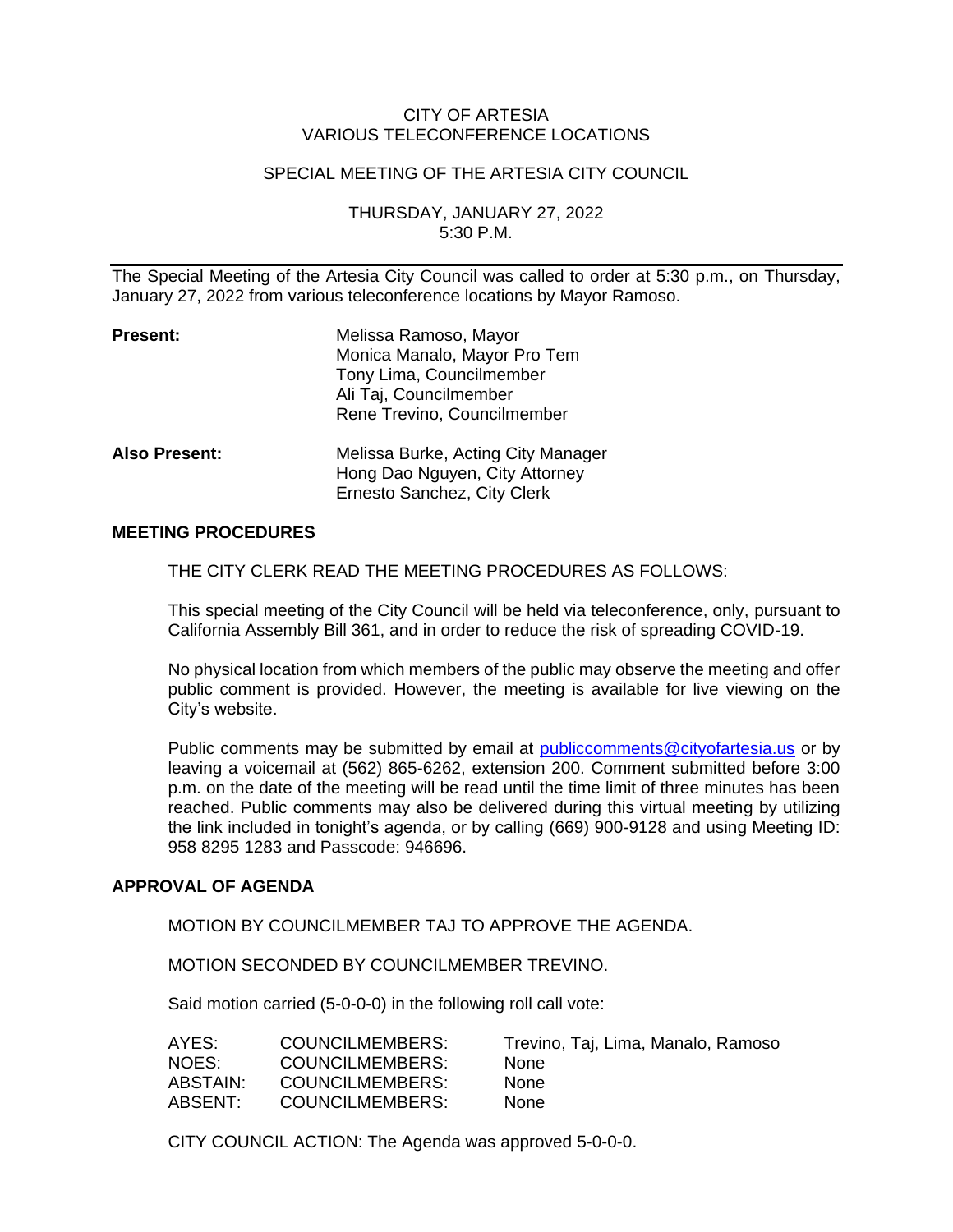## **ANNOUNCEMENT REGARDING PUBLIC COMMENTS**

The City Clerk presented the Announcement Regarding Public Comments, and reported that there were no public comments received.

#### **CONSENT CALENDAR**

MOTION BY COUNCILMEMBER LIMA TO APPROVE THE CONSENT CALENDAR.

MOTION SECONDED BY COUNCILMEMBER TREVINO.

Said motion carried (5-0-0-0) in the following roll call vote:

| AYES:    | COUNCILMEMBERS:        | Trevino, Taj, Lima, Manalo, Ramoso |
|----------|------------------------|------------------------------------|
| NOES:    | COUNCILMEMBERS:        | <b>None</b>                        |
| ABSTAIN: | COUNCILMEMBERS:        | <b>None</b>                        |
| ABSENT:  | <b>COUNCILMEMBERS:</b> | <b>None</b>                        |

CITY COUNCIL ACTION: The Consent Calendar was approved 5-0-0-0.

#### **DISCUSSION**

3. INTRODUCTION AND ADOPTION OF URGENCY ORDINANCE NO. 22-921U, AN URGENCY ORDINANCE OF THE CITY OF ARTESIA, CALIFORNIA, IMPLEMENTING A TEMPORARY OUTDOOR EXPANSION PERMIT PROGRAM FOR PHYSICAL DISTANCING TO ASSIST RESTAURANT AND FOOD ESTABLISHMENT BUSINESSES IMPACTED BY THE NOVEL CORONAVIRUS (COVID-19) AND SETTING FORTH THE FACTS CONSTITUTING SUCH URGENCY

Acting City Manager provided Staff Report.

Councilmember Trevino asked questions regarding item.

Acting City Manager answered questions.

Mayor Pro Tem Manalo asked questions regarding item.

Acting City Manager answered questions.

Mayor Ramoso provided comments.

MOTION BY COUNCILMEMBER LIMA TO ADOPT URGENCY ORDINANCE NO. 22- 921U.

MOTION SECONDED BY MAYOR PRO TEM MANALO.

Said motion carried (5-0-0-0) in the following roll call vote:

| AYES:    | COUNCILMEMBERS:        | Trevino, Taj, Lima, Manalo, Ramoso |
|----------|------------------------|------------------------------------|
| NOES:    | COUNCILMEMBERS:        | <b>None</b>                        |
| ABSTAIN: | COUNCILMEMBERS:        | <b>None</b>                        |
| ABSENT:  | <b>COUNCILMEMBERS:</b> | <b>None</b>                        |